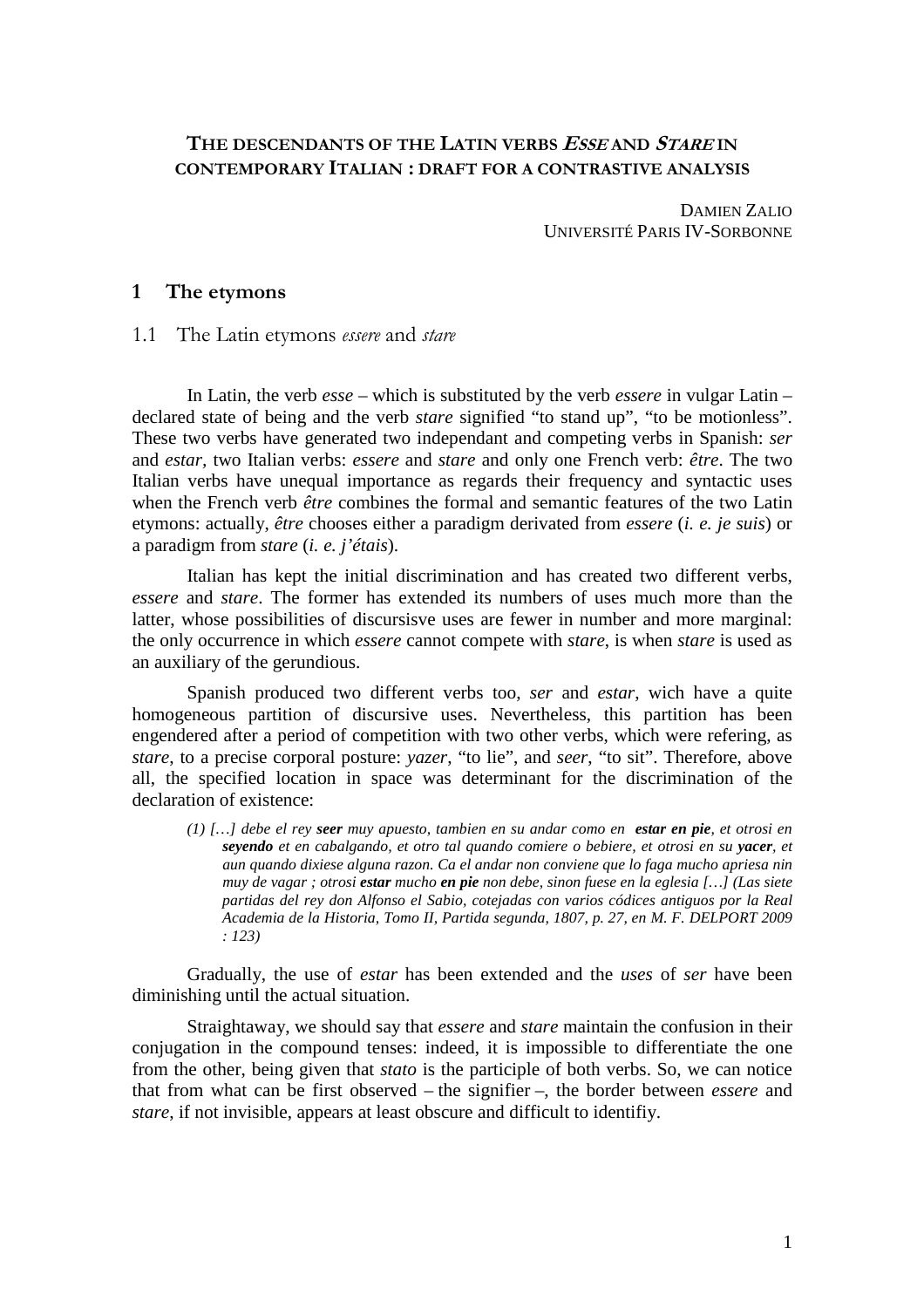## 1.2 Principal uses

The five verbs *essere*, *ser*, *être*, *stare* and *estar* can be used as copula with a substantive or an adjective. They also operate in the formation of the passive and the aspectual periphrasis, excepting *ser* in the last occurrence. In compound tenses, *essere* alternates with *avere* in Italian, like contemporary French with *être* and *avoir* and like medieval Spanish with *aver* and *ser*, but not in the same way.

## 1.3 Theoretical model

 $\overline{a}$ 

If we focus on the concept of the descendants of the Latin etymons *essere* and *stare* as existence verbs, we verify that Italian and Spanish, with a different intensity, let two semiological treads of the two ways of "being" given to us by the experiential world that French language doesn't distinguish: « L'être s'insère entre le devenir antécédent qui l'a créé, qui s'est accompli en lui, et le devenir conséquent et inaccompli que l'avenir lui destine.  $\frac{1}{1}$  (G. GUILLAUME 1969 : 85). From this point of view, in notional chronology, the Italian *essere* would be prior to *stare*, like *ser* and *estar* in Spanish, as M. Molho (1969 : 92-93) indicated it:

> La représentation assignée à ESTAR est celle d'une position acquise. Subséquent au devenir qui a apporté l'être (SER), le propre de ESTAR est de le situer dans la perspective d'un devenir ultérieur qui l'emporte […]. […] ESTAR s'adosse en espagnol à SER, dont il est, dans le champ de la notion d'« être » non quittée, l'immédiate ultériorité<sup>2</sup>.

We will try to keep this theoretical stream aiming to understand in the best possible way what additional semantic weight the verb *stare* does carry with itself with regard to the verb *essere*.

<sup>&</sup>lt;sup>1</sup> Personal translation from French : "The being inserts itself between the previous future which has created it, which has been achieved in it, and the consequent and unfulfilled future that the future sets aside for it."

 $2$  Personal translation from French : "The representation attached to ESTAR is the one of an established position. Subsequent to the future which has provided the being (SER), the distinctive feature of ESTAR is to situate it into the prospect of a later future which takes it away […]. […]. In Spanish, ESTAR leans against SER, of which it is, in the range of the "being" notion not left yet, the instantaneous ulteriority."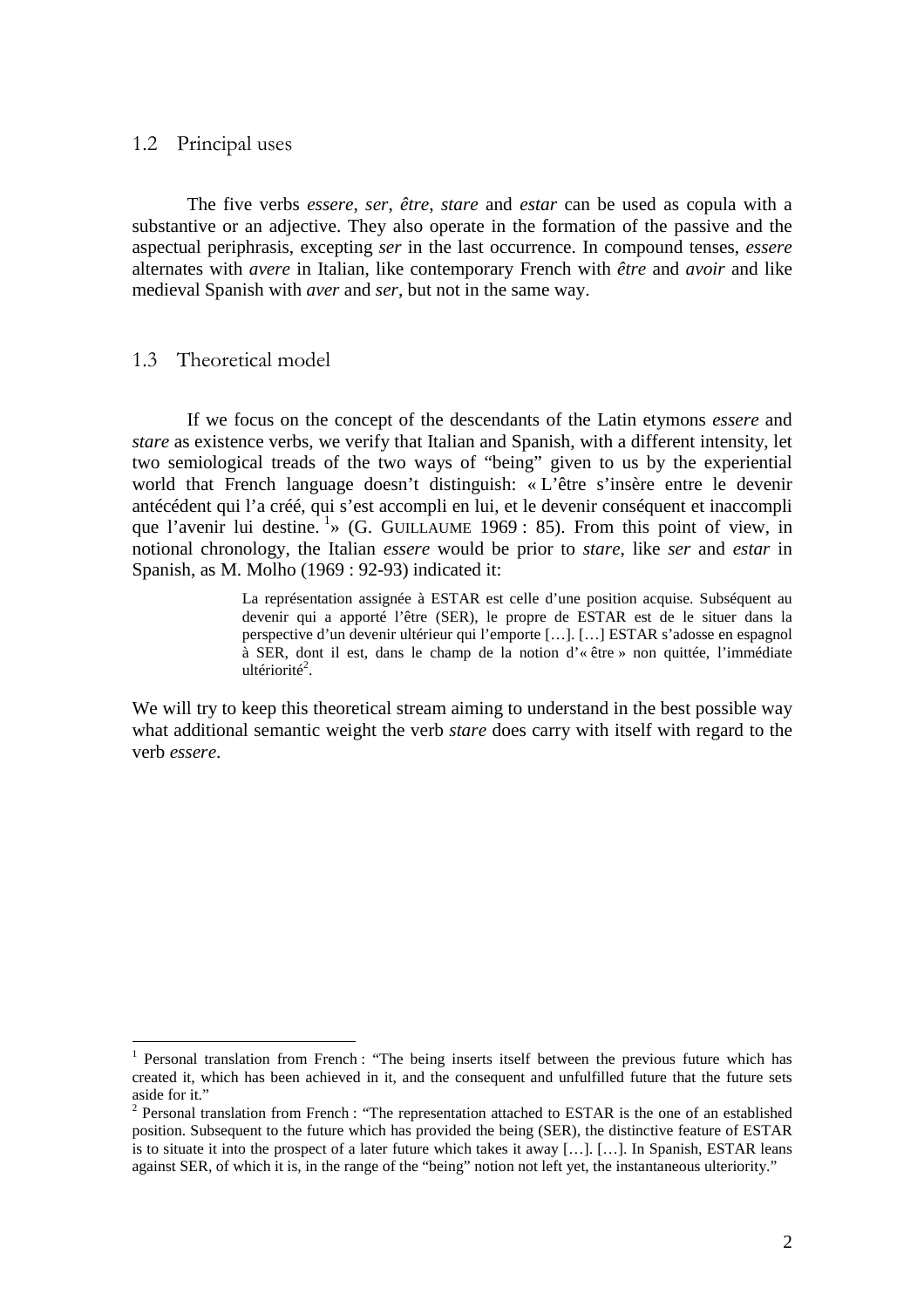## **2 Corpus analysis**

## 2.1 Spatial location

Spatial location doesn't state a real problem in contemporary Spanish: if we exclude the specific occurrences in which *ser* is used to locate an event – *¿ Dónde es la fiesta ? –*, *estar* is always used to locate a subject in space: the sentence

(2) *Detrás de la plaza, y por la parte de la casa de don Jesús estaba la parroquial con su campanario de piedra y su esquilón que sonaba de una manera que no podría contar [...].*  (C. J. CELA [1942] 1999 : 27)

would result ungrammatical if *ser* was substituted for *estar*. In contemporary Italian, the phenomenon seems to be much more delicate and, above all, much less clear for who whishes to know on which conceptual pillars the semantic discrimination between *essere* and *stare* is based. Actually, how can we reject a priori the identitcal nature of the informative content given by the two following sentences?:

- (3 a) *La strada litoranea, sul capo, passava alta; il mare era laggiù a strapiombo e dappertutto intorno, fino all'orizzonte alto e sfumato.* (I. CALVINO [1970] 2002 : 83)
- (3 b) *Stavo là, seduto davanti alla casa di Ramutha, sotto il pergolato di rose, e guardavo la luna [...].* (S. VASSALLI 1999 : 152)

Two sentences in which the commutation of *stare* by *essere* is possible without resulting in any ungrammatical utterance.

What we inmediately can infer from these three Italian examples is that the problem of *essere* or *stare*'s use for the location of someone or something in space doesn't lie in a correct or incorrect, compatible or incompatible syntactic predisposition with one or the other verb, but in *how* they assert the existence and the subject's location in space.

## **2.1.1 The uses with a prepositional syntagm**

By now, let's have a look to the phenomenon of alternation between *essere* and *stare* followed by a prepositional syntagm like *in chiesa*, *in casa*, *a casa* or *in albergo*. In this sentence:

(4 a) *[....] Nelle chiese la gente si annoia non si sa quanto. Guardali mentre stanno in chiesa, vedrai che non ce n'è uno solo che non si annoi da morire.* (A. MORAVIA [1960] 2002 : 309)

the subject of *stare* is "la gente", that is to say a general human entity which is considered as a whole, and the indicative present here employed remits to an action which is able to happen again. When observing the following example

(4 b) *[Il vescovo] Nogaro è salito sul pulpito e ha preso la parola, sorprendendo anche tutti i presenti che erano in chiesa, almeno un migliaio di persone […].* (« La Repubblica Napoli » 15/12/2008)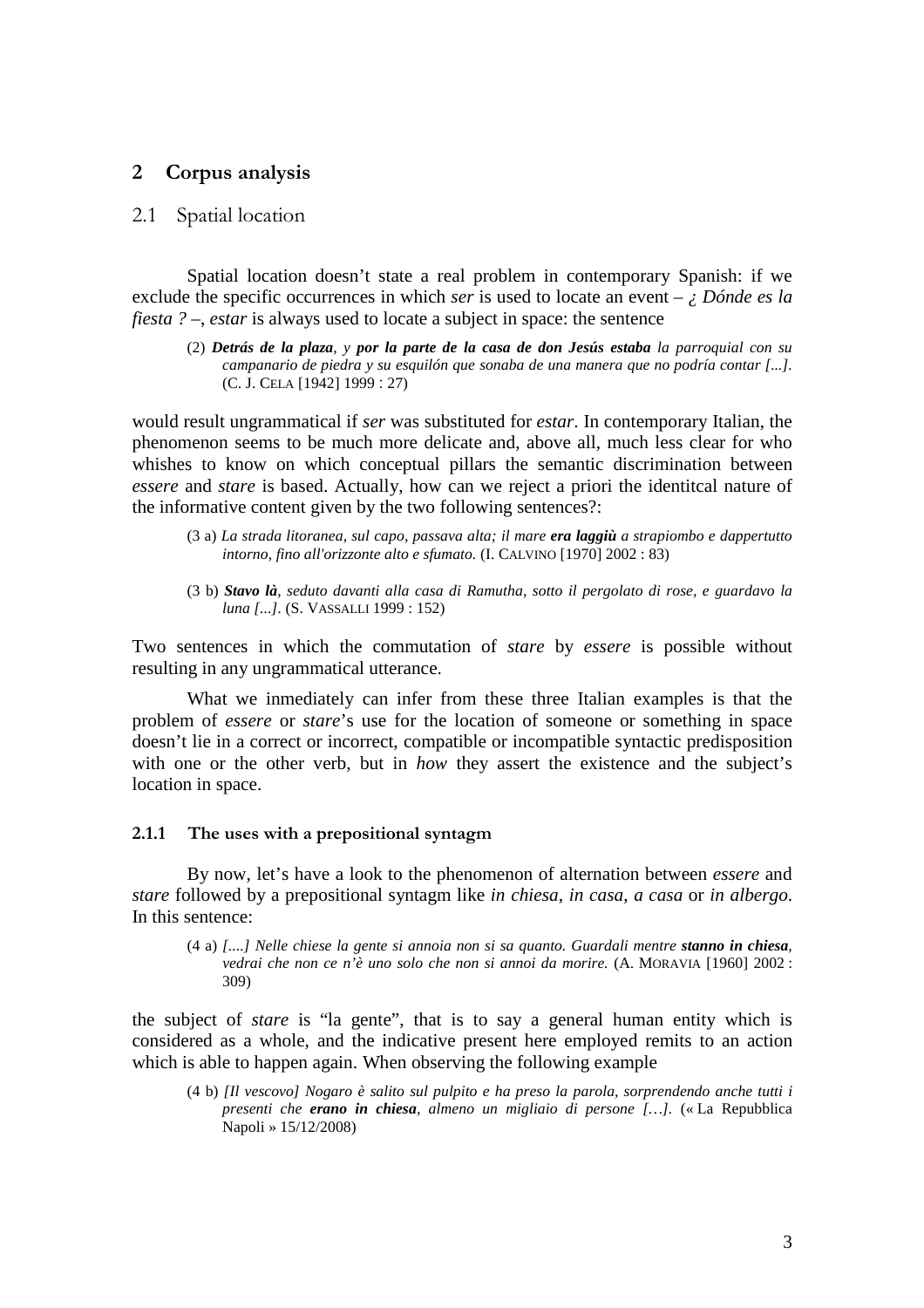we notice that "erano" remits to "tutti i presenti", a subject to whom "particularizing" properties are added inmediately after – "almeno un migliaio di persone" – and which, at the same time, is the object of *sorprendere*, a verb which strenghtens the punctual aspect of the action which is executed – at preterite time – by the bishop. All that imparts to the sentence a unique and exceptional nature and prevents it to happen again. In these two examples, *essere* or *stare* don't seem to furnish us any different information as for the spatial notion: they only allow us to know that the people are in the church and nothing else.

The same thing can be deduced from the examination of the occurrences in which the adverbial phrase of place *in casa* appears:

(5 a) *"Ma quando studiate?" mi bisbiglia mia madre. Gliel'avevo detto di non venire, che lei non è una madre preparata, non sa niente delle innovazioni didattiche, è ferma a un tempo da antidiluvio universale dove si stava in casa chini sui libri.* (P. MASTROCOLA 2004: 13)

In this example, *stare* is present with an impersonal form and the part of time implied by the imperfect tense doesn't have precise limits. These limits are so hazy and uncertain that the narrator defines this period as a "universal antediluvian time"; whereas the following example

(5 b) *[...] un maggiordomo tarchiato e calvo [...] mi informò che la "signora marchesa" era in casa.* (A. MORAVIA [1960] 2002 : 128)

manifestly signalizes us the person is in the house is from a determinated social stratum, who is called "Madam" and whose title is put forward by means of the quotation marks. In this situation, it is a punctual fact too because in this moment, and only in this moment, the narrator can get in touch with "la "signora marchesa"". However, it is clear that this fact can happen again in the experiential world but nothing in the sentence itself nor in the syntactic order engendered by the signs here present is able to let us assert with certainty that this event will happen again in an imminent or remote future.

Concerning the *stare a casa* group, the things seem to be the same: the sentence

(6 a) *[...] sua moglie si è slogata una caviglia e da due mesi è a casa immobile [...].* (P. MASTROCOLA 2004: 204)

works under the same rules as the previous example: a precise period and a punctual event, and a subject whose corporal posture is clarified. In contrast, we have the example below:

(6 b) *[...] "Ma insomma perché [papà] scappava di casa o, come dici tu, perché viaggiava? Perché non restava con te?" "Perché non gli piaceva stare a casa." "E perché non gli piaceva stare a casa? Si annoiava?" »* (A. MORAVIA [1960] 2002 : 30)

The fact that the father doesn't like being at home is timeless and we don't know anything of the activities he applies in this place.

Paradoxically, as soon as it regards a wider place or an outside place, so when the place concerned is less tangible and gets less defined – or less definable – limits, things change. Actually, when the adverbial phrase which goes with *essere* or *stare* is formed by an adverb of place or a little bit more complex structure than the mere *preposition + substantive* combination, the constant we have found in all the former examples reverses itself. Now, let's examine the following sentence: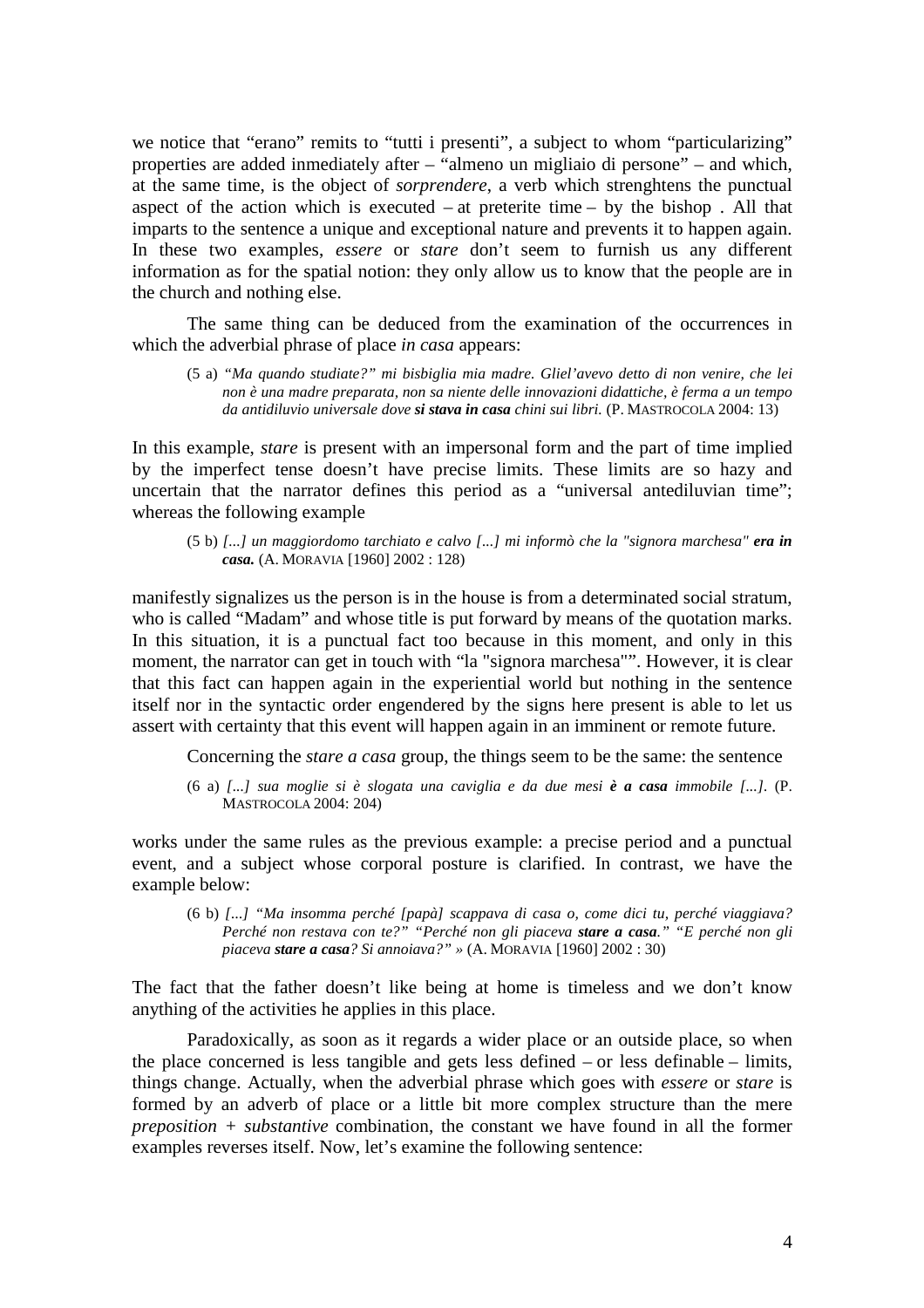(7) *Mi misi al volante nel momento che l'altra macchina sbucava sullo spiazzo e vi si fermava. Mia madre, adesso, stava sulla soglia di casa in atto di chi si prepari a ricevere degli ospiti di riguardo»* (A. MORAVIA [1960] 2002 : 139)

The *adesso* adverb indicates a break between two distinct moments and in the second moment of them *stare* takes place (but only in this second moment). The adverbial phrase of manner "in atto di chi si prepari a ricevere degli ospiti di riguardo" implies a precise subject's position, a pertinent corporal posture. Well, as it happened with the adverbial phrases of place added to *essere* and formed by *a* or *in + substantive*, *stare* appears in the same types of *particularizing* contexts, some contexts which furnish us information about the temporal surrounding and about the subject itself.

### **2.1.2 The uses with an adverb of place**

Thus, the sentence we have just observed is representative of many other having an adverb of place showing a verb *stare* in an accidental, contingent context, and of which informative content must assume one of the following characteristics at least to receive this verb in its completeness: either a *temporal marker*, or a marker which expresses a specific subject's posture that we could denominate *corporal marker*.

The presence of the adverb *via* seems us to be a relevant example regarding the presence or absence of temporal markers because they let the semantic discrimination between *essere* and *stare* appear clearly. From the semantic point of view, on the one hand the group *essere via* doesn't receive any external information which is able to specify any temporal notion, while on the other hand a temporal precision is systematically added to the group *stare via*:

- (8) *[...] se Ross è via, di chi era il reggiseno sulla sedia in sala?* (A. INCORVAIA y A. RIMASSA 2006 : 9-10)
- (8 a) *« Guarda che sto via due giorni, mi mandano a Barcellona per lavoro. Ci vediamo venerdì […]. »* (A. INCORVAIA y A. RIMASSA 2006 : 17)
- (8 b) *[...] Quanto tempo dovrebbe stare via?* (WU MING 2008 : 4)

### **2.1.3 The uses with a prepositional phrase**

The adverbial phrases of place formed by a prepositional phrase present an interesting manifestation of the presence or absence of the phenomenon that we have previously called the *temporal* and *corporal markers*.

Often, in a sentence with a prepositional phrase, *essere*, the same way as the *preposition + substantive* constructions, is preceded by a *temporal marker* which divides the sentence period into two distinct and opposite periods: the upsurge of the group *essere + prep. phrase + substantive* turns on the second period, as we can infer from these three sentences:

(9 a) *La notizia che Mecenate stava ritornando ad Arezzo ci aveva preceduto di villaggio in villaggio ed era arrivata a destinazione un po' prima di noi. Ce ne rendemmo conto quando fummo davanti alle mura di quella città e vedemmo un corteo che usciva per venire a incontrarci [...].* (S. VASSALLI 1999 : 151)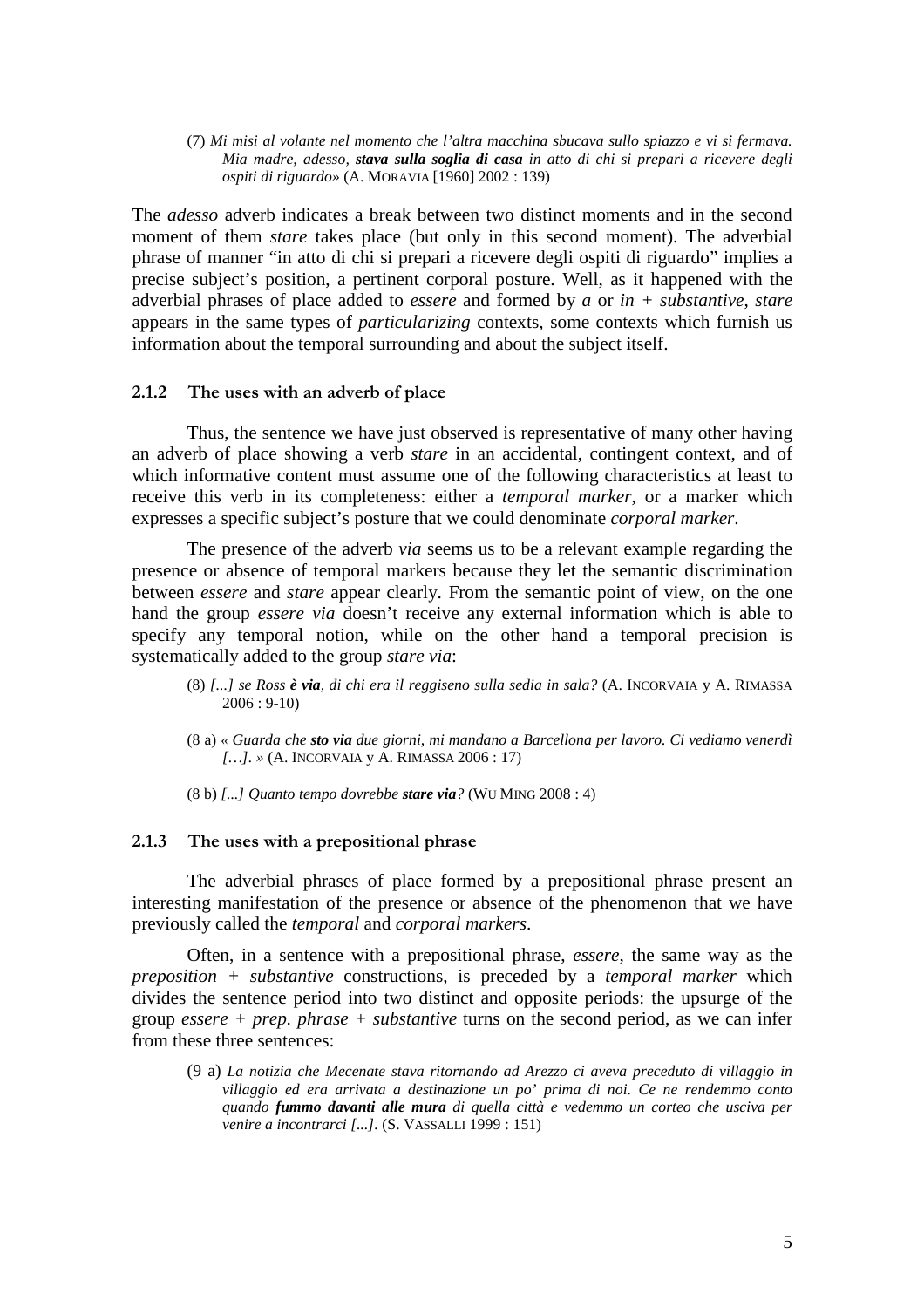(9 b) *La tela incompiuta non poteva essere che quella sulla quale Balestrieri stava ritraendo, poco prima di morire, la giovanissima amante; confesso che ora mi pungeva la curiosità di vedere come ella fosse fatta. Ma come fui davanti alla tela provai un senso di incredulità e di delusione.* (A. MORAVIA [1960] 2002 : 77)

Unlike this pattern, the *stare + prep. phrase. + substantive* group's linearity frequently finds itself truncated by the addition of a *corporal marker* which remits to the subject's position, to his or her posture (sitting down, standing up, lying) and inserts itself in the middle of the structure:

- (10 a) *La porta della cucina era aperta e la madre, in cappotto e con il cappello sulla testa, stava in piedi davanti ai fornelli [...].* (A. MORAVIA [1960] 2002 : 189)
- (10 b) *"[...] Lasciami la vita, e condannami a stare seduto in cima a un palo...".* (S. VASSALLI 1999 : 206)

#### **2.1.4 Essere / Stare in piedi**

The alternance *essere in piedi* / *stare in piedi* is a special case. Let's examine the following sentences :

- (11 a) *« Torno a sedere » ella disse stando in piedi, a gambe larghe [...].* (A. MORAVIA [1944] 2002 : 335)
- (11 b) *Zia Elsa sta in piedi al fondo del letto. Mi guarda. Lei mi guarda e basta.* (P. MASTROCOLA 2004 : 107)

Considering the examples in which *stare* appears, what strikes first is the systematic contribution of a spatial piece of information furnished by the context: suppose space refers to the global utterance or to the subject's posture, it may vary; the main thing is that there isn't any structure *stare in piedi* without an outside semantic contribution which places the subject into a space or which carves his or her body into a posture. Regarding the combinations with *essere*, if it is possible to find *temporal markers* – like in the combinations with *stare* –, we never find *spatial markers* in the sentences in which this verb appears and, unlike the combination with *estar*, when a precision completes the subject's posture, this one compares it with the one or the other person whom the utterance refers or with another entity:

#### 2.2 Temporal location

### **2.2.1 The operative passive**

Above all, it is appropriate to say we will differentiate the *operative* passive, which gives us the representation of an event in progress, from the *resultative* passive, which gives us the representation of a completed event. Consequently, we will adopt the

<sup>(12)</sup> *Quando l'applauso finì, il padrone di casa, che era in piedi come la maggior parte dei suoi ospiti, si rivolse all'erede di Cesare.* (S. VASSALLI 1999 : 45)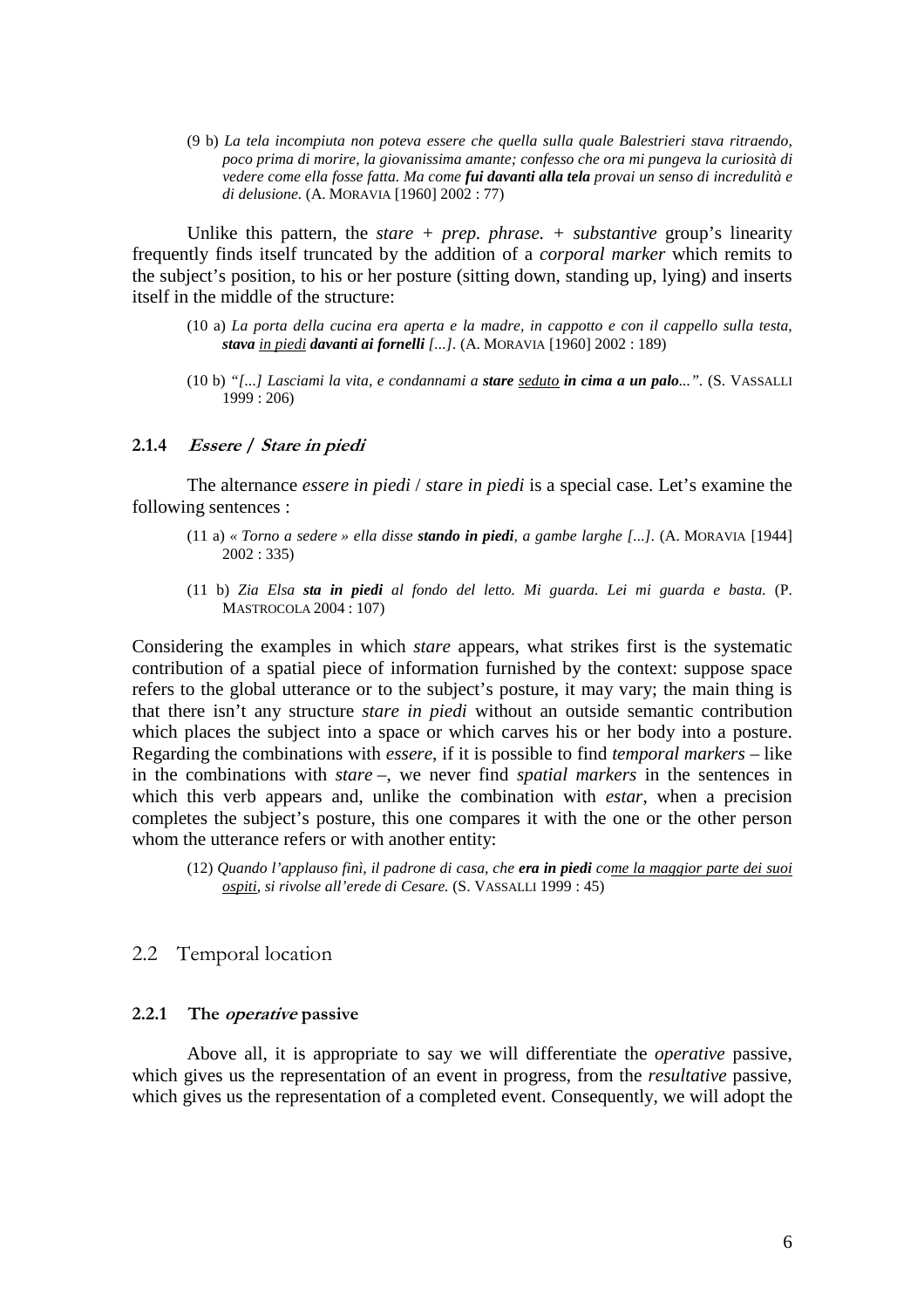distinction between *past participle* and *participial adjective*, according to the Marie-France Delport's terminology<sup>3</sup>.

*Operative* passive's formation is the *essere*'s prerogative and never *stare*'s one, the same way of contemporary Spanish:

- (13 a) *Avremmo voluto andarcene, ma non riuscivamo a muoverci perché eravamo stretti dalla folla che anzi ci spingeva in avanti [...].* (S. VASSALLI 1999 : 89)
- (13 b) *[...] sul punto di scegliere il disco, questo pensiero mi paralizzava: qual è la musica che può essere ascoltata nei momenti di noia?* (A. MORAVIA [1960] 2002 : 21)

We should mention that *essere* shares this possiblity with *venire*, to highlight the action, according to a few grammars (« *Venire* remplace souvent *essere* et met l'accent sur l'action subie : *Venne condotto in carcere* <sup>4</sup>  $\rightarrow$  : O. y G. ULYSSE 1988 : 105) or to insist on progressive aspect (« *Venire* […] ha un leggero valore aspettuale di progressività : *La guerra venne vinta dai romani* <sup>5</sup> » : P. D'ACHILLE 2003 : 116)… As we see it, it is necessary to study these assertions cautiously when observing sentences like the following one, which doesn't provide any proof of the two theoretical positions:

(14) *Chiamai: "Pronto, pronto," domandai piú volte: "chi parla?" e alla fine sentii che, dall'altro capo del filo, il ricevitore veniva abbassato. Rifeci rabbiosamente il numero, mi fu risposto di nuovo con il silenzio e con quel misterioso respiro e di nuovo, alla fine, fu abbassato il ricevitore.* (A. MORAVIA [1960] 2002 : 146)

#### **2.2.2 The resultative passive**

 $\overline{a}$ 

Whereas the *resultative* passive's formation is the only *estar*'s prerogative, contemporary Italian presents an interesting competence occurence:

- (15 a) *La madre era già seduta a tavola.* (A. MORAVIA [1944] 2002 : 405)
- (15 b) *Oggi mia madre quando entro è seduta al tavolo e se ne sta senza far niente, cosa molto rara.* (P. MASTROCOLA 200 : 53)
- (15 c) *Sul piccolo tavolo di Guido sono allimeati i libri della sua vita [...].* (A. TABUCCHI [1985] 2006 : 64)

In these examples with *essere*, the action is seen in its course and the few *temporal markers* don't allow us to know when it had begun. If we are able to discover which action the subjects are executing ("se ne sta senza far niente") or which part they are playing (in *(15 d)*, Guido's books are the ones of "his life"), we fail to learn details about the posture they adopt or in which they are. In fact, in these contexts, the participial adjective only indicates that the subject is in a given position but doesn't provide any assistance out of itself to complete the declaration of this corporal posture. By means of its semantic properties, the participial adjective declares but doesn't clarify.

<sup>3</sup> In French, Marie-France Delport uses the terms *participe* (for *past participle*) and *adjectif participial* (for *participial adjective*).

<sup>4</sup> Personal translation from French :« *Venire* often substitute *essere* and brings out the undergone action: *Venne condotto in carcere* ».

<sup>5</sup> Personal translation from Italian : « *Venire* […] possesses a light aspectual value of progressivity:: *La guerra venne vinta dai romani* ».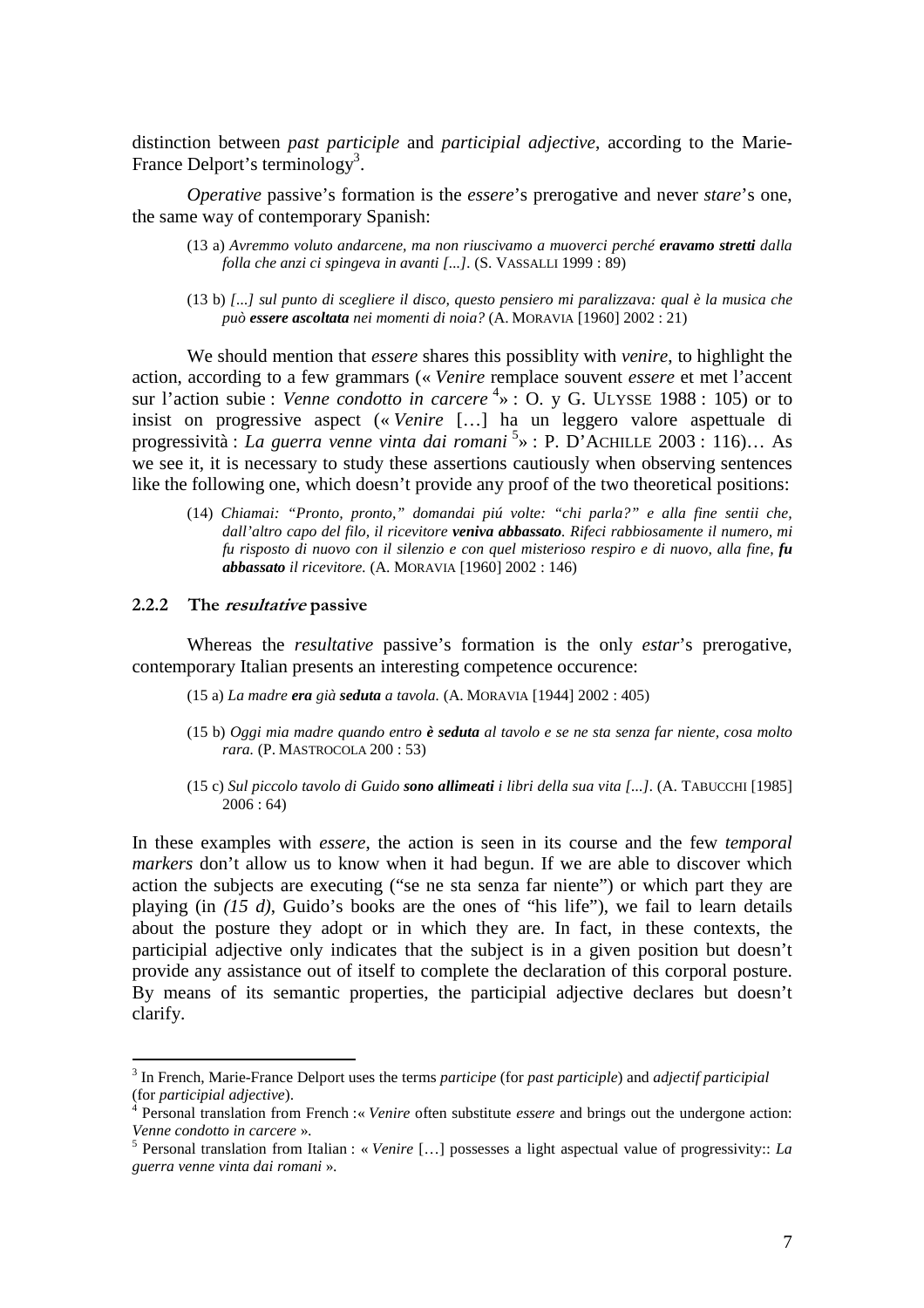Know, let's observe the examples with *stare*:

- (16 a) *Il Saro stava disteso con la testa appoggiata al sedile [...].* (A. MORAVIA [1944] 2002 : 371)
- (16 b) *[...] il cielo non si era ancora pulito: nuvole nere [...] stavano sospese in strati immobili sopra questa verdura ancora primaverile.* (A. MORAVIA [1960] 2002 : 298)
- (16 c) *Tutti in fila contro la stessa parete, stavano allineati la vasca da bagno, il bidé, il lavandino e la tazza.* (A. MORAVIA [1960], 2002 : 185)

Here, the participial adjective's semantism continue to describe the posture and doesn't say anything else than what the examples with *essere* do. But the difference lies in the supplementary information given by the construction which begins with. This information doesn't affect the constructions with *essere*: the precise and located part of a body position ("con la testa appoggiata al sedile") for animated objects, and the posture in comparison to the others for the animated objects, followed or preceded by a *spatial marker* ("in strati immobili sopra questa verdura", "Tutti in fila contro la stessa parete"). In this occurrence, the *spatial marker* precises if this posture is a vertical one or a horizontal one.

## **3 Hypothesis**

3.1 Corporal posture and subject's attitude

Following what we have just noted, the phrase *essere/stare in piedi* raises the issue of the subject's corporal posture and reappraises the questions about it. The prepositional group signifies yet in itself a very precise corporal posture and it is necessary to be particularly carefull not to mix the *stare*'s semantic contribution with the group *in piedi*"s one when both appear in concomitance. It would be necessary to try to find what does the one means and what the other does not mean: actually, this combination *stare in piedi* is quite redundant and superfluous but it is the one which appears the most compared to the combination with *essere*.

The following example allows us to conduct a contrastive analysis of both verbs within few time of each other in two consecutive sentences:

(18 a) *È in piedi, rigida come il Destino, circondata da tre sbirri [...]. Intorno, la Polizia Giudiziaria dà prova di un attivismo da formicaio [...].Insomma, se ne sta in piedi nel misero ufficio, la mia Thérèse, tutta gomiti e ginocchia, troppo alta per la sua età, e nel vederla lì [...], mi piglia una botta d'amore.* (D. PENNAC [1991] 2004 : 162)

We notice that in the first sentence Thérèse "è in piedi", is standing up, with the precision that she is rigid, but this attitude is revealed to us by the comparison with destiny (what's more, the subject is surrounded by three policemen). In the last sentence, the narrator's sister "se ne sta in piedi" – in order to strenghthen the rigid attitude –, is standing up again, but in the study and "tutta gomiti e ginocchia". It is interesting to compare this translation into Italian with the original French text: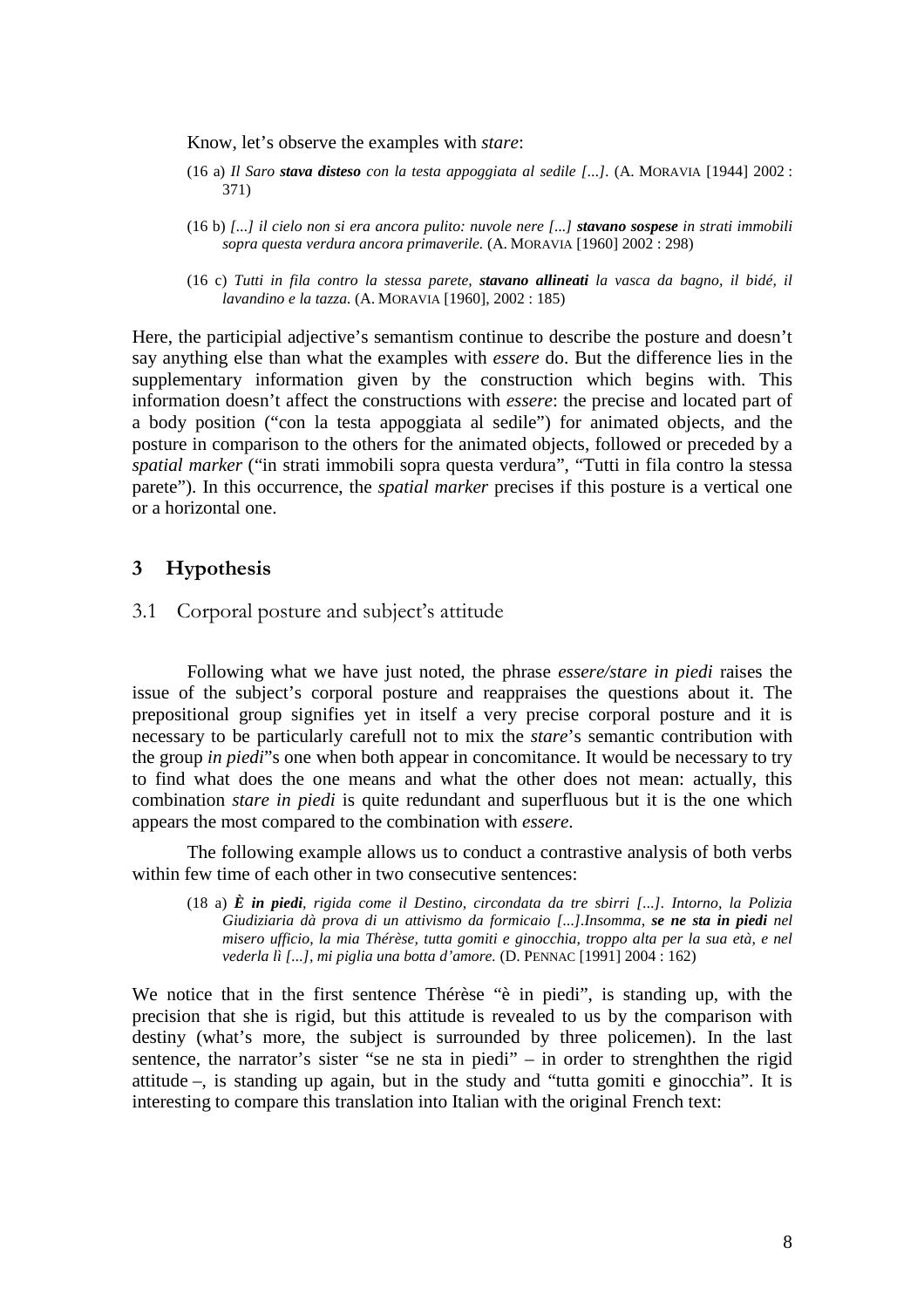(18 b) *Elle est debout, rigide comme le Destin, entourée de trois flics [...]. Tout autour, la P.J. déploie une activité de ruche [...]. Bref, elle se tient debout dans ce bureau miteux, ma Thérèse, toute en coudes et genoux, trop grande pour son âge, et de la voir là [...], ça me fout un choc d'amour.* (D. PENNAC 1985 : 230).

Apparently, French language decides to resort to the verb *être* to translate *essere*, whereas it prefers to translate *starsene* – with the adverbial pronoun *ne* and the reflexive pronoun *s[e]* – by *se tenir*, which indicates clearly a corporal posture too.

By the means of this example of the *essere in piedi* and *star(sene) in piedi* concomitance we come to the conclusion that the two groups remit to the same subject's posture and attitude, but in a different way: *essere in piedi* refers to a standing up subject without any other precision; *stare in piedi* refers to a standing up subject in the concluded moment of this standing action itself and then allows that later information like *corporal* or *attitude markers* strenghthen the subject's physical fixity. This partition in two times indicated by the two verbs seems to play a relevant part in the process of the passive voice in Spanish and Italian.

## 3.2 From beginning to end

The *resultative* passive whose *stare* is at the head is frequently strenghtened by the details about the subject's corporal posture or about his or her physical attitude, details which seem to confirm the finished aspect of the action contained in the combination *stare + participial adjective*. On the contrary, the resultative passive with *essere*, by the means of the adverbs of time, clearly indicates that the action is considerated from the point of view of the actual moment of its course, and even though there can be a spatial precision in the context in which it appears, this precision never seems to be as clear as in the contexts in which *stare* takes place.

Then, if we focus on the signifier of the past participle, the identification of an *operative* or *resultative intention* within an utterance becomes impossible: completing the auxiliary *ser/essere* or the auxiliary *estar/stare*, this one varies morphologically according to the patient's number and gender, unlike the constructions in which it gets in contact with *haber* or *tener* in Spanish ("estos poemas, los he escrito" / "estos poemas, los tengo escritos"). Therefore, it falls to *essere* or *stare* to mark one or the other intention out. In the Middle Ages, *ser* had all the possibibilities *essere* and *être* have nowadays: the semantic extension of *ser* has been limited to the benefit of *estar*. The latter became gradually for the *resultative intention* and *stare* owns semantic properties less extensive than the ones of the contemporary *estar*, since it has to share the *resultative intention* with *essere*.

To sum up, we could have an increase of the event observed from its starting point – the less concluded and morphologically more verbal point – until its final point – the more concluded and morphologically more nominal point – illustrated in the board below: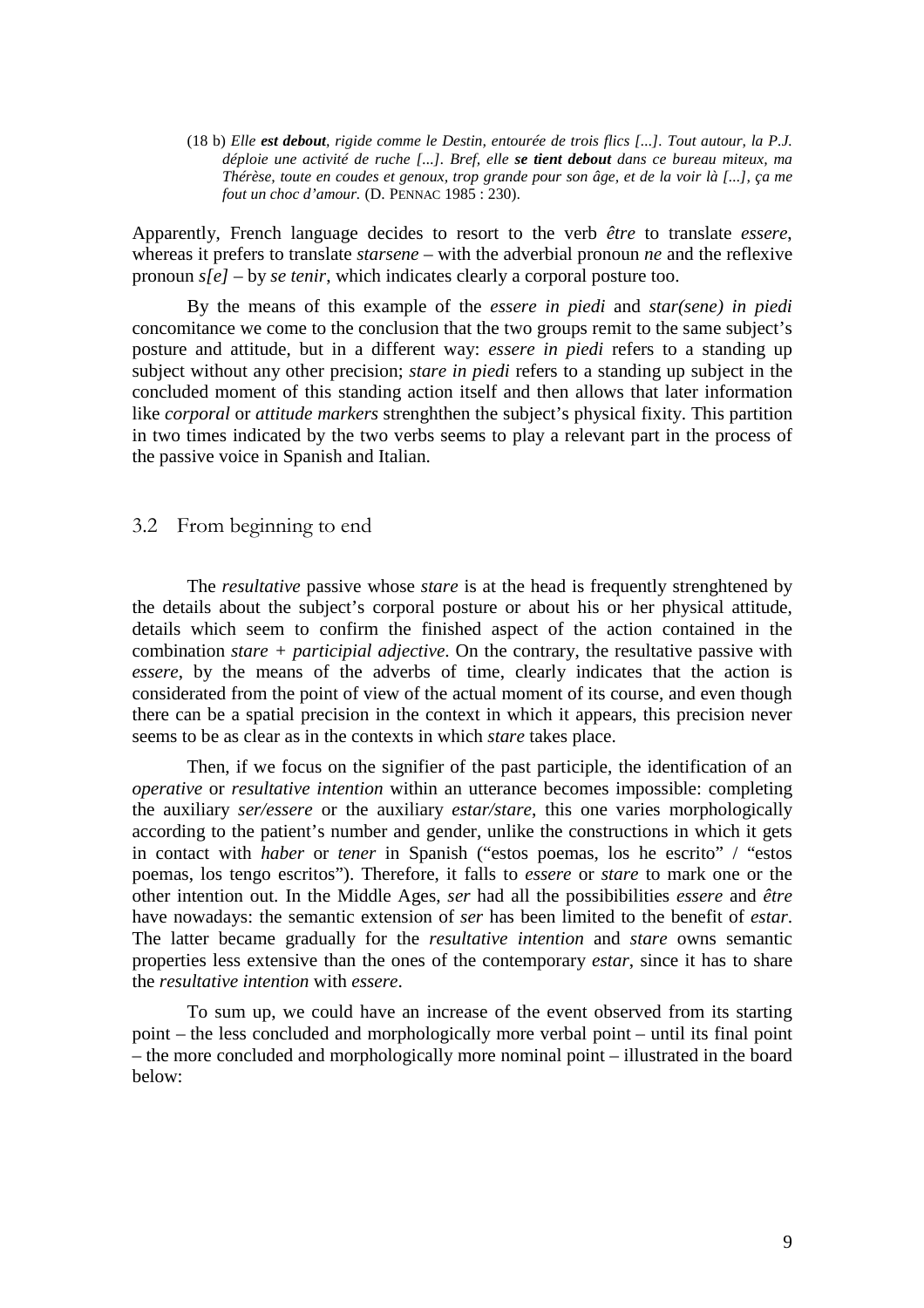| <b>OPERATION</b> | <b>OPERATIVE PASSIVE</b>          | <b>RESULTATIVE PASSIVE</b>              |                              |
|------------------|-----------------------------------|-----------------------------------------|------------------------------|
| <b>ITALIAN</b>   | $Essere$ + past part.             | $Essere +$<br>participial adj.          | $State+$<br>participial adj. |
| <b>SPANISH</b>   | $Ser + past part.$                | $Estar$ + participial adj.              |                              |
| <b>FRENCH</b>    | $\dot{E}$ <i>tre</i> + past part. | $\hat{E}$ <i>tre</i> + participial adj. |                              |

In this way, the division between the two passive's types precisely illustrates the link between time and space. What's more, the examples we have analyzed here reveal us that anything remiting to time has to be studied without the resort of space: when *essere* or *stare* locates a subject into the space, the choice of one or the other verb seems to be made in accordance with what the *temporal markers* are stating.

## 3.3 The choice's moment

In spite of the regularity we have found in the uses with prepositional phrase, sometines *essere* and *stare* are in competition and the part that *essere* usually plays in this kind of sentences, *stare* can play it too and vice versa. Thus, in the following example:

(19) *Quando riuscivamo a scambiarci le nostre confidenze senza che Quinzione ci ascoltasse, o quando lui, per castigo, ci costringeva a stare un'intera giornata dentro agli stanzini dei maiali, bassi e sudici, la fantasia ci portava lontano da quel luogo e dalla nostra condizione di schiavi […].* (S. VASSALLI 1999 : 14)

we realize that in the group *stare + prep. phrase* a temporal precision is inserted, as in to the *temporal markers*' three examples with *essere*. So, we face an occurrence of competition in which the commutation of *essere* by *stare* would be possible at first sight. But at first sight only, because if we go near to the observation of the *endochrony* contained in the marker "un'intera giornata", we see that this temporal unit cannot be divided into two different periods, as it happens with the group *essere + prep. phrase* preceded by a distinctive *temporal marker*: on the contrary, this temporal unit lets unchanged the thread of the period, which keeps its unity. At this point, maybe there would be another way to follow to go nearer to an unequivocal description of the discrimination between the two studied verbs. But as our researches stand at the moment, the only thing we can be certain of is that the use of *essere* or of *stare* in these combinations with prepositional phrases depends on the meaning effect the speaker, consciously or unconsciously, wants to product in the moment of the speech: in this case, the tongue keeps containing *essere* and *stare* undistinguished and available, so it is still the speaker who has to make a choice, despite some setting in contemporary Italian which lets be identified, as we have just made it in our corpus analysis. This leads us to assume that with the time, this choice will not be possible anymore and the speaker will be obliged to use *essere* or *stare* according to the temporal ot the corporal requirements, that is to say that the tongue will have made the choice instead of him yet.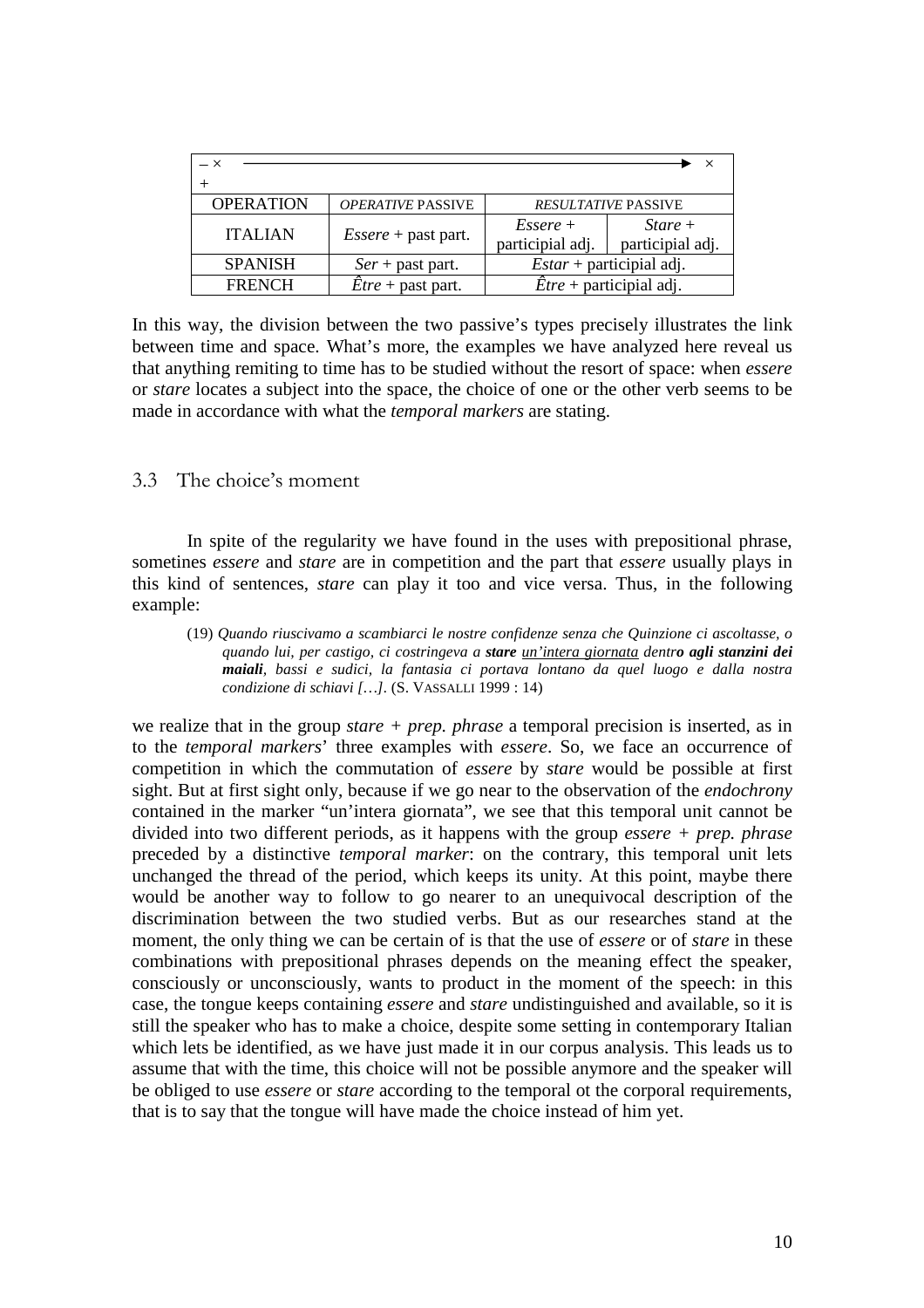## **4 Conclusion : what does the signifier reveal to us?**

The conclusion we propose here is mostly a question for a point of view from which it would be interesting to carry on with our researches. In his Italian grammar, Lorenzo Renzi asserts, regarding the progressive periphrasis:

> Una caratteristica della perifrasi progressiva è la sua natura instrinsecamente "locativa". Ciò è ben visibile nella morfologia, in cui una forma verbale indefinita si combina con un modificatore indicante "esistenza (in un luogo o in una condizione)" come *stare* o, in altre formulazioni […], *essere* 6 . (L. RENZI, G. SALVI y A. CARDINALETTI [1991] 2001 : 131)

Consequently, according to the same author, before the materialization of the periphrasis *stare + gerundious*, a loss of the verb *stare*'s semantism would be necessary so that its semantism be not in contradiction with the temporal movement generated by the construction (*i. e*., *stare andando*). On the contrary, we believe that *stare* doesn't have any reason to adapt itself to the syntactic situation by modifying its semantism: its semantism states yet something. Something which, when combined with other signs playing their part in the construction, promotes the arrival of the progressive aspect: "something" the *essere*'s signified does not seem to be able to state in this occurrence. What is this "something *else*", this difference between *essere* and *stare*? We still don't know it, but we keep searching with the conviction that these two verbs are not synonymous and with the intuition that they declare much less than we usually believe or want them to say, but that each one of both verbs always and everywhere declares the same thing, without any alteration of its signified.

 $\overline{a}$ 

<sup>&</sup>lt;sup>6</sup> Personal translation from Italian : "One of the distinguishing features of the progressive perphrasis is its intrinsically "locative" nature. This lets observe itslef in the morphology, in which an indeterminate verbal form is combined with a modifier which states the "existence" (in a place or in a condition) like *stare* or, in other words […], *essere*."